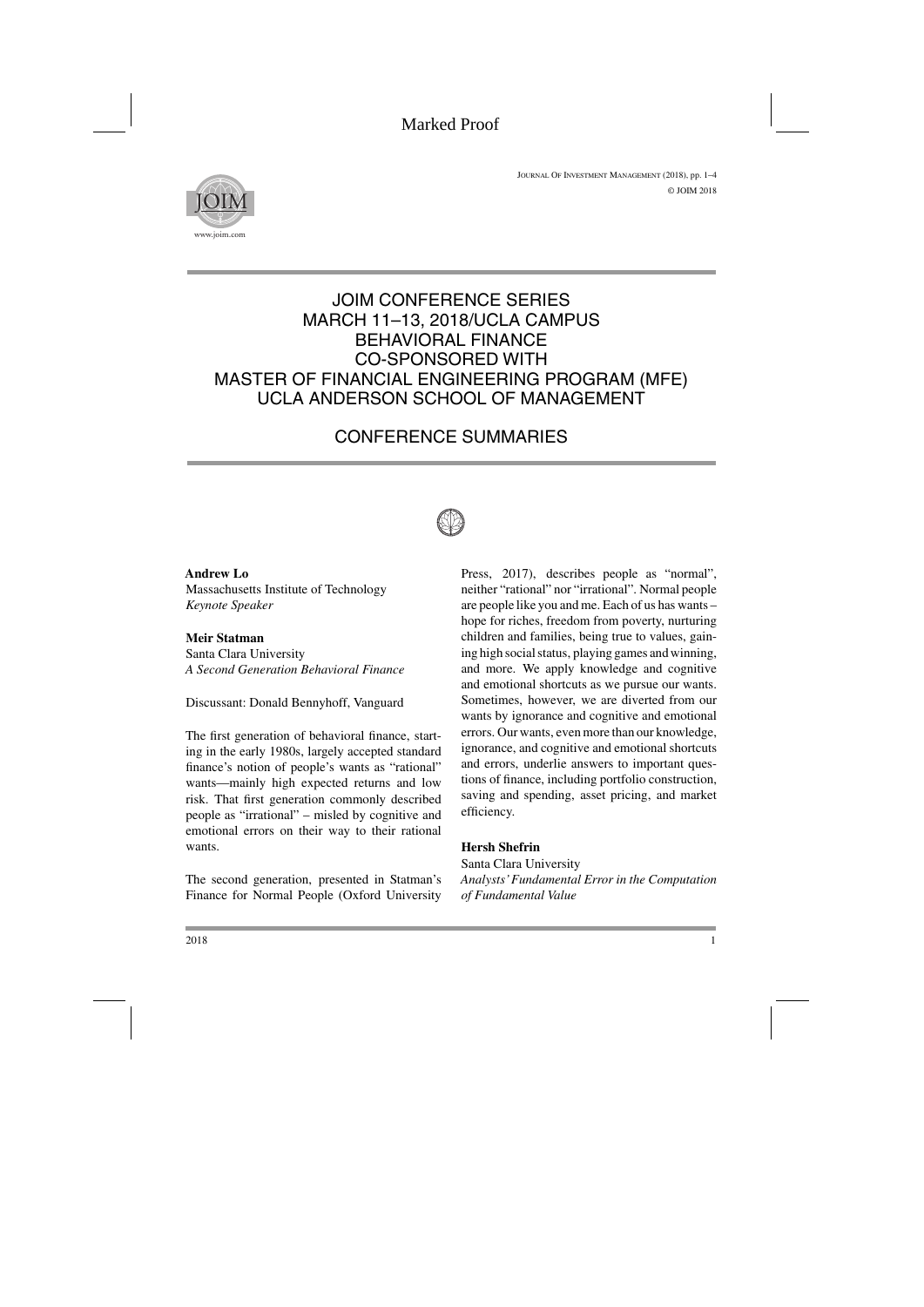Discussant: Sharon Hill, Macquarie Investment Management

Discounted free cash flow analysis is the primary methodology for computing the fundamental value of a stock. Sell side analysts who employ discounted free cash flow analysis to establish target prices are vulnerable to making biased valuation judgments. The bias in question is call "growth opportunities bias", (GOB) which occurs when a firm is expected to earn a rate of return that is different from, and usually exceeds, its cost of capital during the terminal horizon. This paper illustrates the magnitude and importance of GOB using events that took place during the first three quarters of 2017. The evidence suggests that GOB is substantial and economically significant. The paper describes possible explanations for GOB and concludes with a discussion about GOB-nudges, as well as limits to GOBnudges.

## **Juhani Linnainmaa**

University of Southern California *Financial Advisors and Risk-Taking*

Discussant: Ehud Peleg, UCLAAnderson School of Management

We show that financial advisors increase stock market participation and risk-taking. We first exploit a regulatory change in Canada that restricted the supply of financial advisors in all provinces except Quebec. Our estimates suggest that having a financial advisor increases marginal household' risky asset shares by 30 percentage points and stock market participation by 10 percentage points. We also use micro-level data on financial advisory accounts to examine how the length of the advisor-client relationship affects clients' willingness to take financial risk. We use exogenous shocks to advisor-client pairings as an instrument for the relationship length. We find that clients who started with a new advisor before the 2008–2009 financial crisis were 8 percentage points less likely to remain invested in the stock market throughout the crisis. These effects are consistent with the trust model of Gennaioli, Shleifer, and Vishy (2015).

## **Vineer Bhansali**

LongTail Alpha

*Everybody's Doing It: Short Volatility Strategies and Shadow Financial Insurers*

Discussant: Jeffrey Bohn, Swiss Re Institute

The extraordinary growth of short volatility strategies creates risks that may trigger the next serous market crash. A low yield, low volatility environment has drawn various market participants into essentially similar short volatilitycontingent strategies with a common non-linear risk factor. We discuss these strategies, their commonalities, and the generally unrecognized risks that they would pose if everyone unwinds simultaneously. Volatility selling investors essentially provide "shadow financial insurance. Market participants and regulators would benefit from preparing for large, self-reinforcing technical unwinds that may occur when central banks change policy or when macro or political events affect investor confidence.

## **Avanidhar Subrahmanyam (Subra)**

UCLA Anderson School of Management *Keynote Speaker A Protocol for Factor Identification*

We propose a protocol for identifying genuine risk factors. The underlying premise is that a risk factor must be related to the covariance matrix of returns, must be priced in the cross-section of returns, and should yield a reward-to-risk ratio that is reasonable enough to be consistent with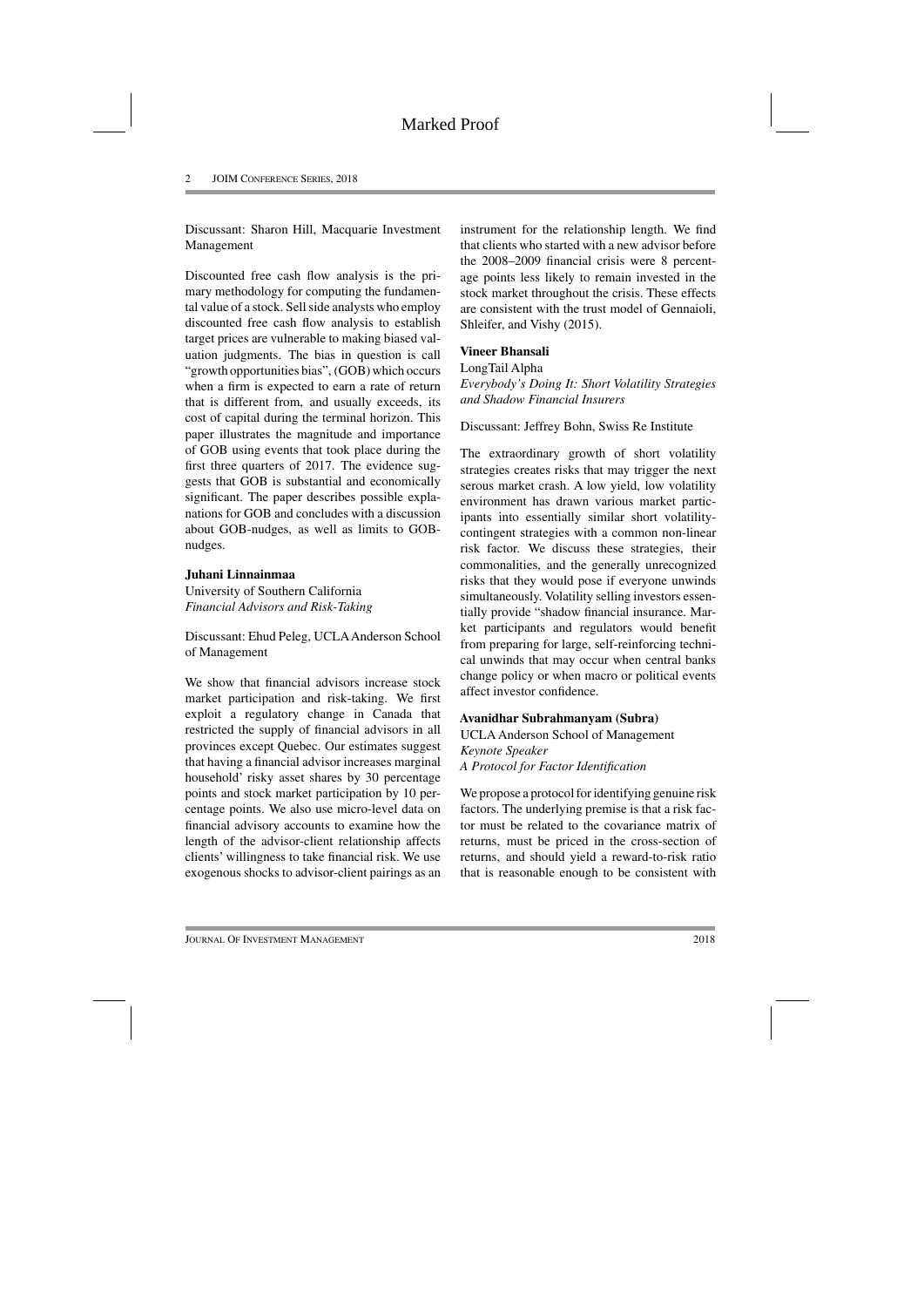risk pricing. Amarket factor, a profitability factor, and traded versions of macroeconomic factors pass our protocol, but many characteristic-based factors do not. Several of the underlying characteristics, however, do command material premiums in the cross-section, suggesting behavioral forces in the stock market.

#### **Colin Camerer, Caltech**

*The Psychology and Neuroscience of Financial Decision Making*

Discussant: Joshua Livnat, Quantitative Management Associates (QMA)

Financial decisions are among the most important life-shaping decisions that people make. We review facts about financial decisions and what cognitive and neural processes influence them. Because of cognitive constraints and a low average level of financial literacy, many household decisions violate sound financial principles. Households typically have under diversified stock holdings and low retirement savings rates. Investors over extrapolate from past returns and trade too often. Even top corporate managers, who are typically highly educated, make decisions that are affected by overconfidence and personal history. Many of these behaviors can be explained by we-known principles from cognitive science. A boom in high-quality accumulated evidence-especially how practical, lo-cost 'nudges' can improve financial decisions is already giving clear guidance for balanced government regulation.

#### **Brett Trueman**

UCLA Anderson School of Management *Overnight Returns and Firm-Specific Investor Sentiment*

Discussant: Mark Clements, Research Affiliates

We examine the suitability of using overnight returns to measure firm-specific investor sentiment by analyzing whether they possess characteristics expected of a sentiment measure. We document short-term overnight return persistence, consistent with existing evidence of shortterm persistence in share demand of sentimentinfluenced investors. We find that short-term persistence is stronger for harder-to-value firms, consistent with existing evidence that sentiment plays a larger role for such firms. We show that stocks with high (low) overnight returns underperform (outperform) over the longer-term, consistent with prior evidence of temporary sentiment-driven mispricing. Overall, our evidence supports using overnight returns to measure firm-specific sentiment.

#### **Jason Hsu**

Rayliant Global Advisors *Anomalies in Chinese A-Shares*

Discussant: Michael A. Rosen, Angeles Investment Advisors

We apply well-studied factor strategies from the U.S. equity anomalies literature to Chinese Ashares, demonstrating which factors have worked and which have not over the last two decades since the opening of China's stock markets. We find while a number of traditional factors like value and size appear to work well in China; other factors are less effective, including A-shares momentum which works in the opposite direction. Our analysis reconciles conflicting results from the prior A-shares anomalies literature and explains differences in U.S. and Chinese factor investing experiences on the basis of unique features of China's evolving investing landscape, including issues related to regulation, financial reporting standards, difference in market microstructure, and investor behavior. After